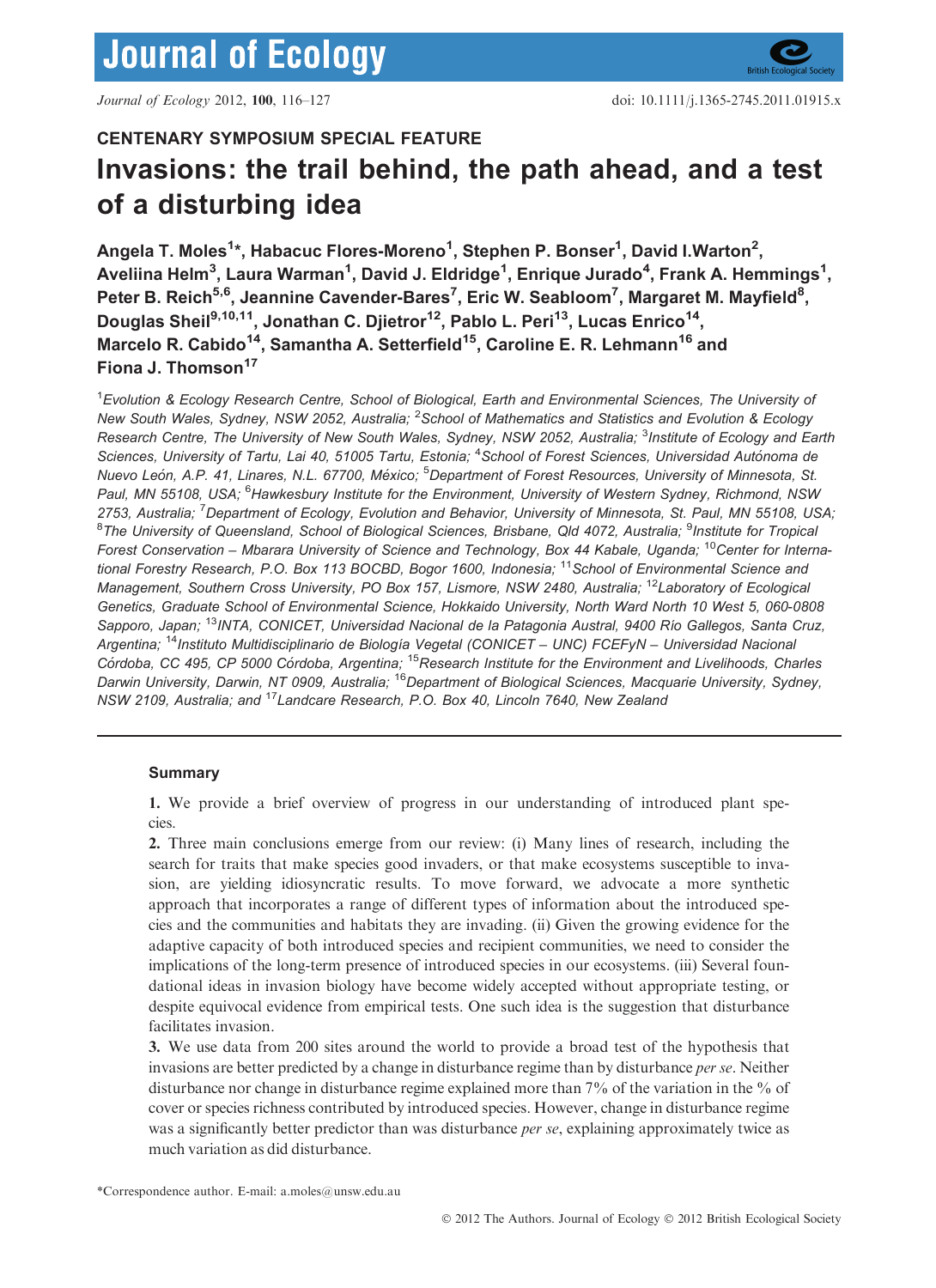4. Synthesis. Disturbance is a weak predictor of invasion. To increase predictive power, we need to consider multiple variables (both intrinsic and extrinsic to the site) simultaneously. Variables that describe the changes sites have undergone may be particularly informative.

Key-words: community susceptibility to invasion, disturbance, evolution in introduced species, grazing, invasion ecology, traits of successful aliens

## Introduction

We have come a long way in our understanding of introduced species in the century since publication of the Journal of Ecology began. One hundred years ago, introductions were widely celebrated, and acclimatization societies were busy 'enriching' the flora and fauna in many regions world-wide. Some of the more notable achievements of acclimatization societies include introducing starlings and house sparrows to the United States (in an attempt to introduce all the birds mentioned in Shakespeare's works to New York's Central Park; Marzluff et al. 2008), introducing brushtail possums to New Zealand (to establish a fur industry; Cowan 1992) and distributing ornamental plant species such as Lantana camara and Miconia calvescens to gardens world-wide (Meyer 1996; CRC Weed Management 2003). Many species (e.g. cane toads in Australia) were introduced as biocontrols, and many more species were introduced accidentally (e.g. zebra mussels). As a result of both intentional and unintentional introductions, introduced species now make up a substantial part of the vascular flora in most places (about half in Hawaii, New Zealand and the Cook Islands, 21% in Britain, 24% in Canada, 10– 30% in several mainland USA states, 12.5% in Europe and 10% in Australia; Vitousek et al. 1996). The ecological and socio-economic costs of invasive species have become increasingly apparent. Introduced species are thought to be the second greatest threat to native diversity (at least in the US; Wilcove et al. 1998), and the combined annual costs of introduced species have been estimated to exceed US\$336 billion for just the United States, United Kingdom, Australia, South Africa, India and Brazil (Pimentel et al. 2001).

The applied nature of invasion biology makes it attractive to researchers and funding agencies alike, and as a result, the field is enormous and progressing at great speed. Over 10 000 papers have been published in the field of invasion biology in the last 30 years (Gurevitch et al. 2011). In such a rapidly growing field, it is worthwhile to ask which lines of research are yielding important advances, whether there are important questions being overlooked, and whether there are areas where our efforts are yielding poor returns. In the first part of this paper, we aim to give an overview of progress in our understanding of invasion biology (particularly in relation to plants), highlighting some promising directions for future research and some areas that we believe could be scaled back.

## The traits of successful invaders

Since Baker (1965, 1974) published his famous lists of the traits of the ideal weed, one of the most common lines of investigation in invasion biology has been the search for traits that might allow us to predict invasiveness. Being able to predict which species are likely to become problem invaders would allow us to exclude such species from import and to effectively target weed control resources while species are still in the early stages of invasion (Lodge 1993; Williamson & Fitter 1996; Sakai et al. 2001). However, the results of individual studies have been rather idiosyncratic (Pyšek & Richardson 2007), and researchers have increasingly used compilations such as vote counting studies, meta-analyses and global comparisons of traits to search for general trends. Compilations have shown that invasive species tend to have higher population growth rates, lower levels of herbivore damage, higher shoot⁄root ratios, lower survival, higher plasticity in many functional traits and higher specific leaf area than do non-invasive and⁄ or native species (Daehler 2003; Hawkes 2007; Ramula et al. 2008; van Kleunen, Weber & Fischer 2010; Ordonez, Wright & Olff 2010; Davidson, Jennions & Nicotra 2011). There is also a positive relationship between abundance in the native range and abundance in the introduced range (Firn et al. 2011). However, different compilations have shown contradictory results for many crucial traits, including plant growth rate (Daehler 2003; van Kleunen, Weber & Fischer 2010), plant size (Hawkes 2007; van Kleunen, Weber & Fischer 2010; Ordonez, Wright & Olff 2010), fecundity (Daehler 2003; Mason et al. 2008) and seed mass (Mason et al. 2008; Ordonez, Wright & Olff 2010). Thus, although individual studies often present seemingly clear results, the larger picture is unfortunately still one of idiosyncrasy and inconsistency. Further, even when there are statistically significant differences in the mean values of traits, the high degree of overlap in trait distributions for native, introduced and invasive species (Ordonez, Wright & Olff 2010) means that it is not currently possible and will probably never be possible to predict which species are likely to become problem invaders on the basis of traits alone. We therefore suggest that this is one area of invasion biology that merits less attention in the future. While performing studies on additional traits or in new regions will give locally relevant information, additional comparisons of traits seem unlikely to move our understanding of invasion biology forward in any substantial way.

## Propagule pressure

The available evidence suggests that high propagule pressure facilitates invasions (Von Holle & Simberloff 2005; Eschtruth & Battles 2009), and proxies for propagule pressure such as human population density and proximity are strong predictors of invasions (Pyšek et al. 2010; Vilà & Ibáñez 2011). However,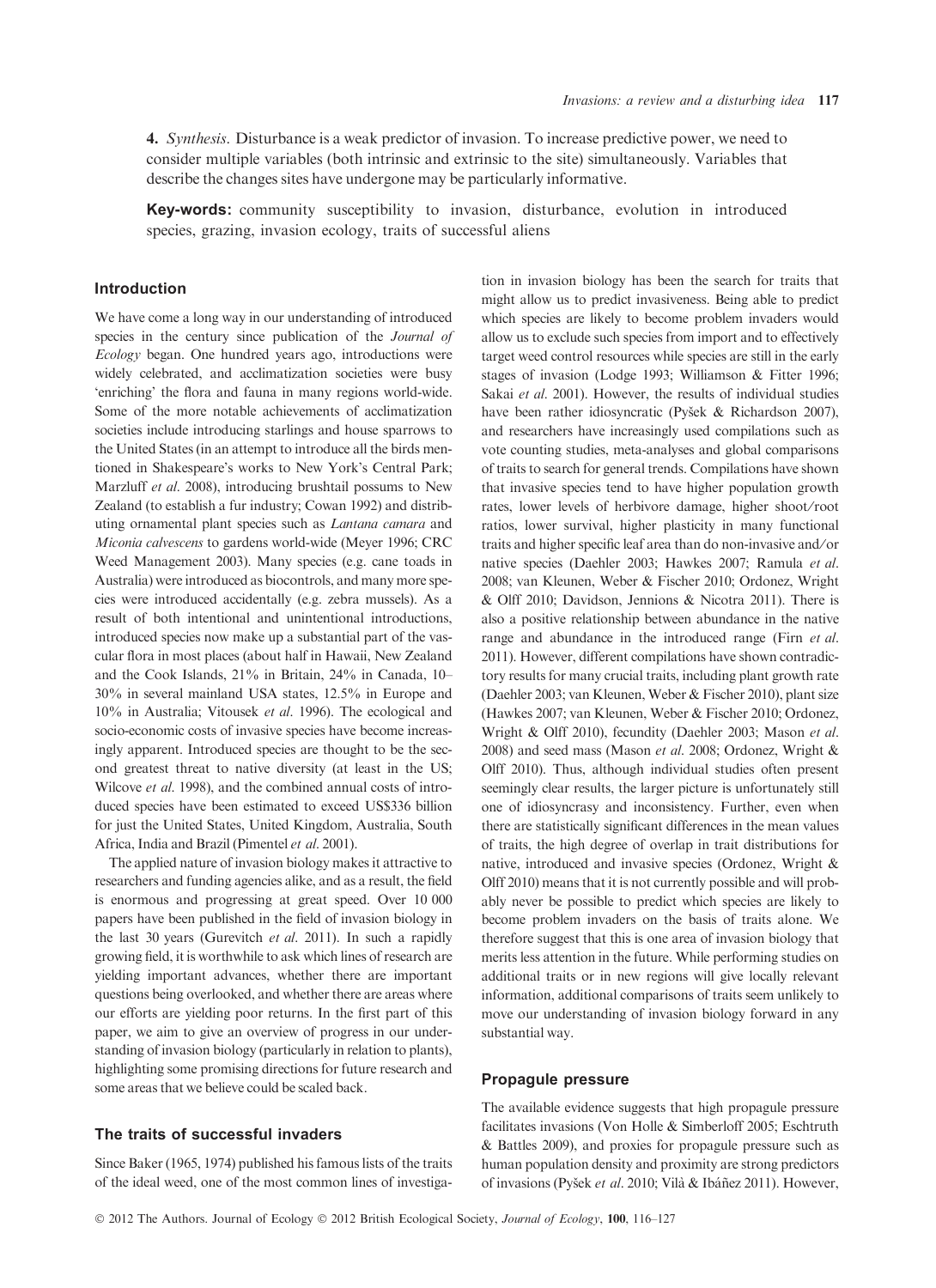relatively few studies have quantified propagule pressure in introduced plants (Simberloff 2009). The often-overlooked importance of propagule pressure has been suggested as an explanation for the high level of idiosyncrasy observed in studies of invasions (Lockwood, Cassey & Blackburn 2005). The first priority for this field is to collect more empirical data on propagule pressure in different ecosystems. Studies that quantify the relationship between propagule pressure and invasion at large scales seems likely to yield interesting results, as do quantifications of the relative importance of propagule pressure under different circumstances.

#### The genetics of invasions

Small population sizes characteristic of introduced species in the early stages of invasion are predicted to restrict adaptive evolution by limiting additive genetic variance (i.e. variance that allows a population to respond to selection; Prentis et al. 2008). Genetic bottlenecks have been demonstrated in many invasive taxa. For example, 58 of 72 studies show lower genetic diversity in introduced populations than in native populations (Puillandre et al. 2008). However, rapid adaptive evolution has been repeatedly demonstrated in introduced populations, and the predicted reduction in genetic variance is frequently not observed (Lee 2002; Roman & Darling 2007; Simberloff 2009). For example, in a review of aquatic invasions (including algae, invertebrates and fish), populations in only 16 of 43 invasive species had reduced genetic diversity (Roman & Darling 2007). Why is this? High propagule pressure and repeated introductions can provide a supply of new genetic material and limit the reduction in genetic variance due to bottlenecks (Roman & Darling 2007; Prentis et al. 2008; Simberloff 2009). In addition, dominance and epistatic genetic variance can be converted into additive genetic variance through random genetic drift (Lee 2002; Turelli & Barton 2006). Increased additive genetic variance due to epistasis in populations that have passed through a bottleneck has been observed (e.g. Cheverud et al. 1999). However, it is unclear whether epistasis is generally important in adaptive evolution after population bottlenecks (Turelli & Barton 2006), nor are we aware of any instances of epistasis facilitating adaptation in invasive species.

Some pernicious invasive species are the hybrid offspring of non-weedy invasive species and native species (Rieseberg et al. 2007). Hybridization can increase the persistence and impact of introduced species by increasing genetic variation (Ellstrand & Schierenbeck 2000; Rieseberg et al. 2007), and increasing vigour through increasing heterozygosity (Ellstrand & Schierenbeck 2000; Rieseberg et al. 2007). Hybrids can also express novel traits and extreme phenotypes not observed in either parent species (Ellstrand & Schierenbeck 2000; Prentis et al. 2008), and hybridization can facilitate the transfer of adaptive alleles between species (Prentis et al. 2008). Clearly, hybridization is an important, yet often-underappreciated (Ellstrand & Schierenbeck 2000) pathway for the evolution of introduced species.

We are at a very early stage in understanding the genetics of invasions. Future research is required to identify the circumstances where invasive populations can overcome the depletion of additive genetic variance experienced after bottlenecks, and to identify the key factors contributing to maintaining genetic variance in populations of invasive species. Further research is also required to understand how hybridization has contributed to evolution in introduced species. In particular, increased epigenetic variation is associated with hybridization (Bossdorf, Richards & Pigliucci 2008), and epigenetic variation promotes adaptation in newly formed hybrid species (Hegarty et al. 2011). The relationship between hybridization and epigenetic variation may be important in understanding adaptation and evolution in many introduced species.

#### Evolution in introduced species

One of the most recent fields to emerge in invasion biology is the study of rapid evolution in introduced species. Several aspects of species introductions can stimulate evolutionary change (Vellend et al. 2007). A small fraction of the source population is sampled (whether intentionally or unintentionally), often generating founder effects and genetic bottlenecks (Dlugosch & Parker 2008). The introduced population is exposed to a range of new biotic conditions, including a new suite of pollinators, pathogens, seed dispersers, seed predators, herbivores, coexisting plants and changes in the invader's population density. Both theory (e.g. the enemy release hypothesis and the evolution of increased competitive ability hypothesis) and data suggest that these changed biotic conditions can result in evolutionary change (Blossey & Nötzold 1995; Keane & Crawley 2002; Bossdorf et al. 2005; Zangerl & Berenbaum 2005; Barrett, Colautti & Eckert 2008). Abiotic conditions, such as rainfall, temperature, soil fertility and disturbance regimes in the new range may also differ from those with which the species evolved, which can result in selection and adaptation (Maron, Elmendorf & Vila 2007). Finally, the colonization of a new landscape can be associated with the selection for altered dispersal (Cody & Overton 1996; Phillips et al. 2006; Cheptou et al. 2008). The prevalence of all these factors and their combined effects makes rapid evolution likely in introduced species. Buswell, Moles & Hartley (2011) found that 70% of 23 plant species introduced to Australia had undergone significant morphological change within  $c$ . 100 years. The magnitude of these changes was substantial, with several species doubling or halving crucial traits like plant height and leaf area.

We have reached the point where additional case studies demonstrating rapid evolutionary change in introduced species are unlikely to have a major impact on our understanding of invasions. However, there is a lot of scope for progress in understanding the general principles underlying rapid evolutionary change. For instance, we can ask whether introduced species tend to evolve greater similarity to resident native species (as might be expected if residents are adapted for success under local environmental conditions), or whether limiting similarity might result in introduced species evolving different suites of traits to those of resident native species. We can also ask whether observed trait changes in introduced species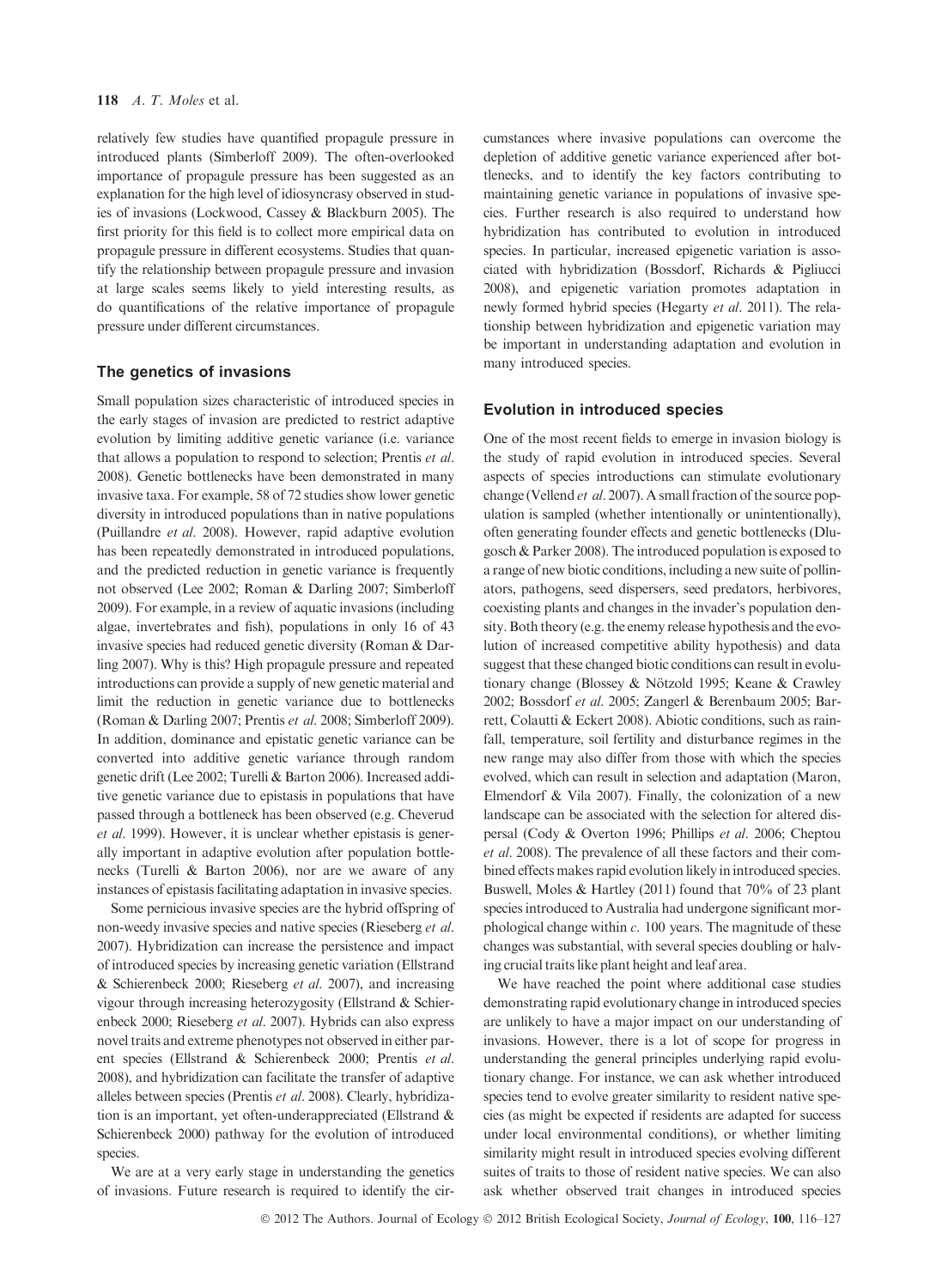coincide with predictions based on the differences between the climatic conditions in the species' introduced vs. native ranges.

It will also be interesting to determine whether evolutionary changes in introduced species tend to level off after a few generations, or whether the changes are ongoing. If the latter, we should ask whether introduced populations might eventually become sufficiently different to their source populations that they qualify as new species. If so, this raises interesting management questions. For example, at what point do we stop trying to eradicate these taxa as unwelcome invaders, and begin trying to protect them as unique endemic species? To what extent might evolutionary diversification in introduced species offset biodiversity losses in native taxa (Vellend et al. 2007)?

## Factors that determine community and habitat susceptibility to invasion

One of the most intensively investigated ideas regarding community susceptibility to invasion is that high diversity makes communities more resistant to invasion, through mechanisms such as biotic resistance, limiting similarity and competitive exclusion (Elton 1958; Fridley et al. 2007). In line with these ideas, meta-analysis has shown that competition from resident plants and pressure from resident herbivores (but not the soil fungal community) have significant negative effects on the establishment and performance of introduced species (Levine, Adler & Yelenik 2004). However, positive, negative and null relationships between native species richness and the number of introduced species in a community are all commonly reported at a diversity of spatial scales (Levine & D'Antonio 1999; Meiners, Pickett & Cadenasso 2002; Herben et al. 2004; Howard et al. 2004; Richardson & Pyšek 2006; Fridley et al. 2007). Approaches that include information about the taxonomic (Rejmanek 1996; Daehler 2001; Strauss, Webb & Salamin 2006; Diez et al. 2009) and functional (Hooper & Dukes 2010) similarity between native and introduced species have had similarly mixed results. A range of factors (including spatial heterogeneity, neutral processes, disturbance and productivity) likely underlie the complex relationships between the recipient community and the invaders (Levine & D'Antonio 1999; Herben et al. 2004; Davies et al. 2005; Fridley et al. 2007; Hooper & Dukes 2010), and a simple unifying theory relating the suite of resident species to invasibility seems unlikely to emerge.

Several characteristics of habitats affect the success of invasions. There is generally a higher rate of invasion in small habitat fragments and at fragment edges (Lonsdale 1999; Vilà & Ibáñez 2011), and a higher rate of invasion in temperate than tropical mainlands (but not on islands, and the latitudinal gradient within the temperate zone runs in the opposite direction; Lonsdale 1999; Pyšek & Richardson 2006). The rate of invasion tends to be higher on islands (Lonsdale 1999; Pyšek  $\&$ Richardson 2006), although the impacts of invasions are not significantly different between islands and mainland sites (Vila` et al. 2011). It has also been suggested that habitats that are already invaded are more susceptible to further invasion, as the presence of introduced species can facilitate future invaders, for instance, by changing the disturbance regime (Mack & D'Antonio 1998; Simberloff & Von Holle 1999; Brooks et al. 2004). The effects of connectivity between habitat patches are equivocal (Vilà & Ibáñez 2011), as are the effects of environmental heterogeneity, which sometimes increases invasion success (e.g. in response to resource pulses), and sometimes decreases invasion success (Melbourne et al. 2007). Despite some areas of agreement in the literature about factors that affect a habitat's susceptibility to invasion, we are still some way from practical outcomes such as being able to predict the likely effects changes in basic factors like temperature and rainfall under global change might have, either on specific introduced species (Bradley et al. 2010) or on habitat susceptibility to invasion. This is an area that merits further attention.

## Impacts of invasive species on native communities

Many papers on invasions begin with statements about the negative effects of introduced species on native communities (Lonsdale 1999; Levine et al. 2003; Morales & Traveset 2009). However, the evidence for the impacts of invasive plant species is actually quite weak. For example, it is widely accepted that introduced species are one of the major causes of native species extinction (Gurevitch & Padilla 2004). However, although introduced predators and pathogens have caused many extinctions, there are astonishingly few documented cases of native plants being driven to extinction by competition from introduced plants (Sax et al. 2007). There is no evidence for any native species in the United States being driven to extinction, even within a state, by competition from an introduced plant species (Davis 2003). Gurevitch & Padilla (2004) conclude a review on the impacts of invaders on native species by stating that ''the assumed importance of the invaders in causing widespread extinctions is to date unproven, and is based upon limited observation and inference''. Further research is urgently needed to quantify the impact of introduced species on the extinction of native species.

The evidence for effects of introduced species on factors other than extinction is stronger. Meta-analyses have shown that introduced species can decrease the fitness, diversity, abundance and growth of resident plant species while increasing community level plant production (Vilà et al. 2011). Meta-analyses also show that introduced plants can impact animals, decreasing fitness and abundance (Vilà et al. 2011) and decreasing pollinator visitation (which was associated with a decrease in the reproductive success of co-flowering plants; Morales & Traveset 2009). The effects of introduced species are thought to arise through a range of mechanisms, including competition, changes in the availability of resources such as nitrogen and water, changed disturbance regimes and altered food webs, but these effects are usually not well quantified (Levine et al. 2003; Ehrenfeld 2010). Further, studies of different sites often give contradictory results about the effects of introduced species on native species (Levine et al. 2003; Ehrenfeld 2010; Vilà et al. 2011). Instances where the same introduced species has different impacts on different recipient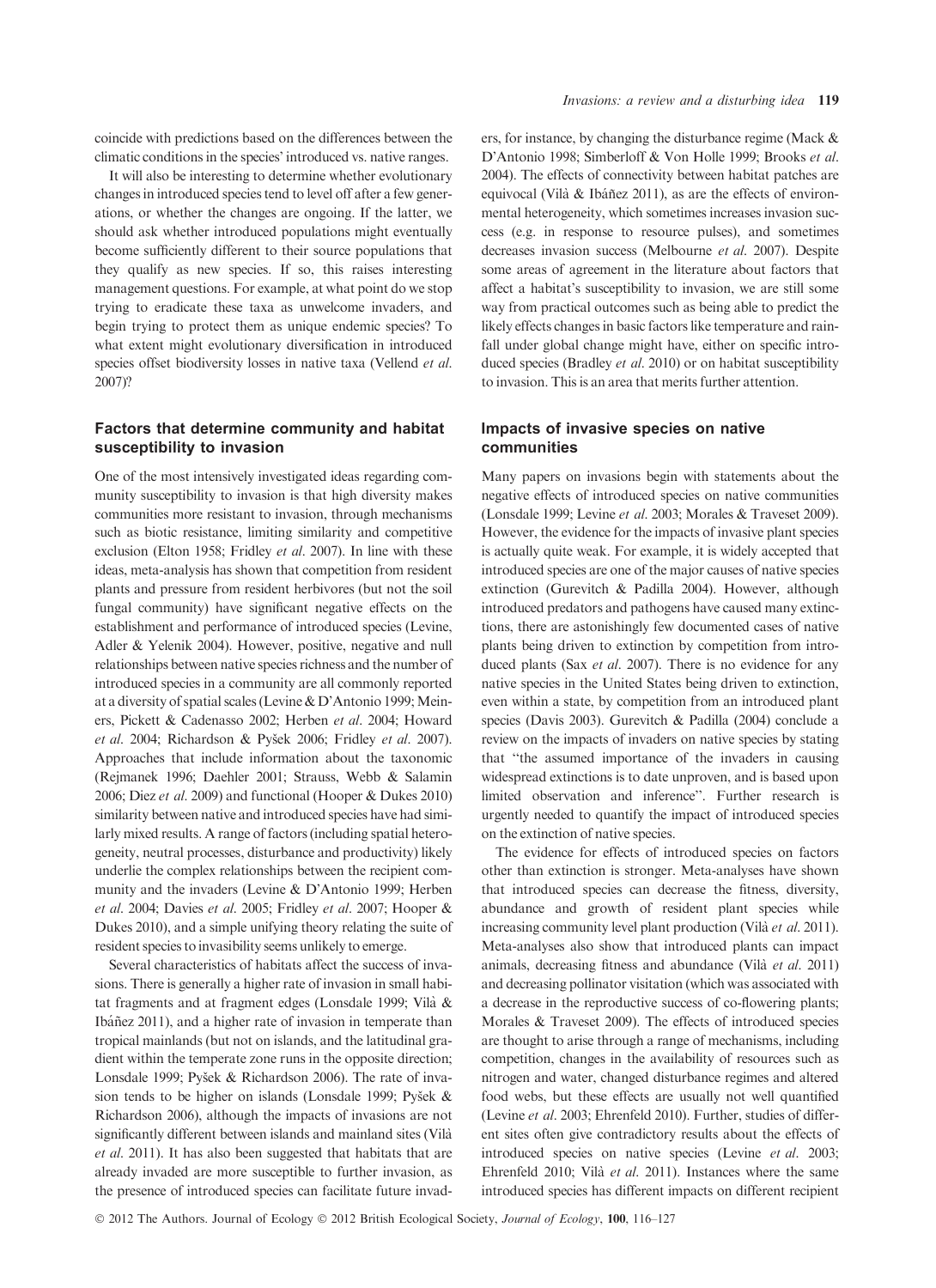communities, and cases where community responses to invasive species do not differ to responses to native species are common (Ehrenfeld 2010). Establishing generalizations about the magnitude and type of impacts associated with introduced species, and the mechanisms that underlie the impacts is a top priority for this field. Sampling bias may complicate this effort – if ecologists are more likely to study highly invasive species than low-density, low-impact introduced species, then meta-analyses will overestimate the effects of introduced species.

## Conclusions from literature review

Many lines of investigation, including the search for species' traits that are associated with high invasiveness, the search for features of communities that make them susceptible to invasions and the search for generalities about the effects of introduced species, are yielding idiosyncratic results. This idiosyncrasy highlights the need to gather detailed information to understand the biology of particular introduced species. However, since we cannot study every introduced species separately, we need to continue the search for generalizations. We join a growing chorus, suggesting that our approach to invasion biology has been too simplistic. Despite wide recognition that there will be no one explanation that fits all biological invasions (Davis, Grime & Thompson 2000; Gurevitch et al. 2011), relatively few studies actually consider a range of factors⁄theories simultaneously. Rather than focussing on one factor at a time, we need to find ways (including multivariate analyses) to synthesize information about the recipient habitats⁄ communities, the characteristics of both resident species and the invaders, demographic processes, propagule pressure, the differences between current conditions and those with which the resident species evolved, evolutionary change in both native and introduced species, plasticity, and feedbacks and interactions between different species and processes (Lockwood, Cassey & Blackburn 2005; Moles, Gruber & Bonser 2008; Ordonez, Wright & Olff 2010; Gurevitch et al. 2011). By incorporating a range of different types of information, we hope that it will be possible to cut through the apparent idiosyncrasies and predict the circumstances under which species and ecosystems will respond in different ways. This will not be simple, but even combining information about three or four processes (e.g. differences between climatic conditions in home and introduced ranges, evolutionary change in the new range and demographic processes) would represent a major advance.

It is common for researchers to specialize in one branch of ecology (e.g. invasion ecology, tropical biology, molecular ecology), and to feel that the literature and ecological community is so huge even within each sub-discipline that there is no way we could keep up with developments in ecology as a whole. To bring together widely, divergent lines of evidence about invasions will therefore require researchers with different types of expertise to work together. This has a strong parallel with calls for invasion ecologists to stop treating invasion as a process separate from the rest of ecology (e.g. Davis et al. 2005) and (i) use introduced species to help us understand

fundamental processes in ecology (e.g. community assembly, succession, species' distributions and evolution), and (ii) use knowledge and techniques from other parts of biology (e.g. demography) to improve our understanding of invasion biology (Sax et al. 2007). Thus, we see large multiauthor collaborations and big data syntheses as an important part of the future of invasion biology.

Since eradicating all introduced species is an unachievable or impractical goal in many ecosystems (Hobbs et al. 2006; Davis et al. 2011), we also need to consider the consequences of the long-term presence of some introduced species. After a few hundred years in an ecosystem, both introduced species and resident natives will have had time to adapt to the new conditions. Local herbivores, pollinators, seed dispersers, seed predators and pathogens are likely to be interacting with the introduced species, making them part of food webs and other ecological networks (e.g. Pyšek et al. 2011). Does there come a point where we should stop fighting introduced species and simply accept them as plants that provide a range of ecosystem services, or is this opening the door to disaster? Debate on this topic is fierce (Davis et al. 2011; Simberloff 2011). We might gain some insight about the future trajectories of invasions by looking at long-invaded places such as Europe, and by studying the long-term effects of previous biotic interchanges (e.g. the joining of North and South America).

Many of the ideas presented in the literature have become reified without ever being subjected to formal testing (see Slobodkin 2001). Other ideas have been subjected only to weak tests that were the best available at the time, but which have been superseded in recent decades as a result of the increasing availability of large datasets and sophisticated analytical methods. Yet other ideas have been accepted as truths despite contradictory empirical evidence. Thus, one of the most important goals for the future is searching for any untested or inadequately tested assumptions underlying our understanding of invasion biology (the same applies to many other fields in ecology). For the researcher, providing the first test of a broadly accepted idea is a win/win situation. If the dogma is right, the first empirical test will likely go on to be a citation classic. If the dogma is wrong, then the first empirical test will overturn our traditional understanding of the field, thus stimulating the development of new theoretical ideas and many other empirical tests.

Following this goal of testing dogma, we tackle one idea that has become widely accepted despite equivocal evidence in empirical tests: the idea that disturbance facilitates invasion.

## Testing ideas about the role of disturbance in facilitating invasion

Many introduced species seem to be most dominant at highly modified sites. Moreover, the idea that disturbance facilitates invasion has been called 'one of the most commonly accepted truisms in the field of invasion ecology' (Lockwood, Hoopes & Marchetti 2007). Disturbance is thought to facilitate invasion by simultaneously opening new ground for colonization, decreasing the competition from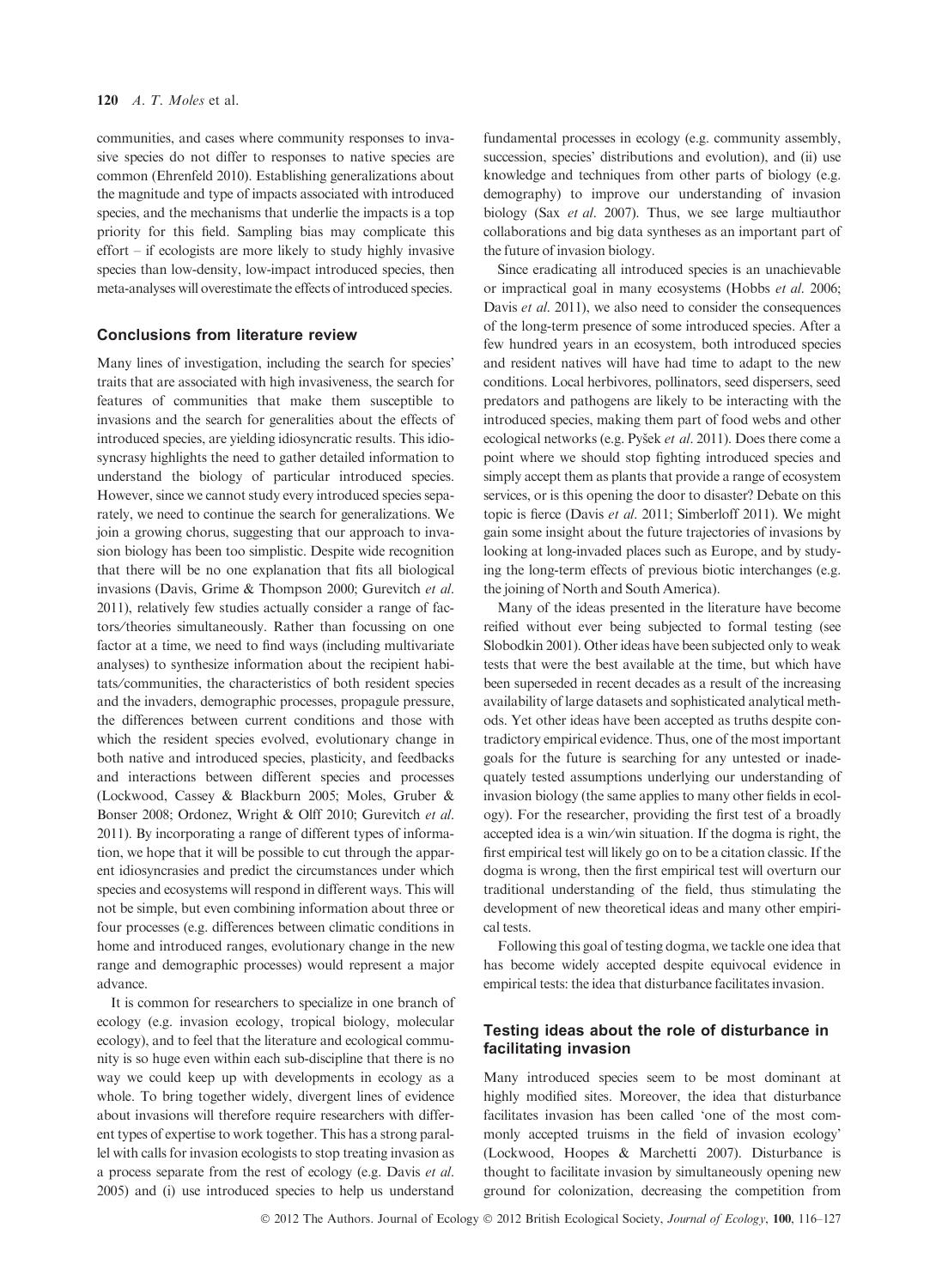resident native plants and releasing pulses of resources (Davis, Grime & Thompson 2000). A positive relationship between disturbance and invasion has been found for terrestrial plants (Hobbs & Atkins 1988; Burke & Grime 1996; Belote et al. 2008; Eschtruth & Battles 2009), terrestrial animals (Corlett 2010; Rickart et al. 2011) and marine organisms (Bando 2006; Altman & Whitlatch 2007). However, not all studies show positive relationships between disturbance and invasion. Some find no relationship (Hester & Hobbs 1992), some show negative relationships (Smart, Hatton & Spence 1985; Smith & Knapp 1999) and some show humpshaped relationships (Tiegs et al. 2005). Theory is also mixed on the topic, with one model suggesting that disturbance should only promote invasion when disturbance of sites unoccupied by invaders is greater than disturbance of occupied sites (Buckley, Bolker & Rees 2007). Even when disturbances do facilitate the establishment of introduced species, modelling suggests that disturbance frequency will have little long-term effect (Spence et al. 2011).

Sometimes researchers use the term 'disturbed' to mean that humans have recently disrupted natural conditions (including the natural disturbance regime), while others take disturbance as ''the partial or total destruction of the plant biomass and arises from the activities of herbivores, pathogens, man (trampling, mowing, and plowing), and from phenomena such as wind damage, frosts, desiccation, soil erosion, and fire'' (Grime 1977). Because both situations are common and important in invasion biology, researchers need to be careful in their use of the term. Here, we use 'disturbance' in the classic sense (sensu Grime 1977).

Closer consideration of the role of disturbance in plant communities casts doubt on the idea that high rates of disturbance should be a strong predictor of invasion. Disturbance is a natural feature of all ecological communities, and the resident native species in a community have had many generations of selection for traits that allow them to flourish under the natural disturbance regime. Dramatically increasing the rate of disturbance in an ecosystem (e.g. introducing frequent fires to a region that seldom burned) might disfavour native species and favour introduced species that are pre-adapted for more frequent disturbances. However, decreasing the rate of disturbance in an ecosystem (e.g. fire suppression) might also disadvantage natives and favour introduced species that are pre-adapted for longer disturbance intervals. Thus, it may not be disturbance per se that disadvantages native species and allows introduced species to establish, but rather a change in the disturbance regime.

Previous studies have raised the idea that changes in disturbance regime are important in facilitating invasion (Hobbs & Huenneke 1992; D'Antonio, Dudley & Mack 1999; Sher, Marshall & Gilbert 2000), and the importance of the natural disturbance regime in community resistance to invasion is well known in many ecosystems (Scholes & Archer 1997; Sher, Marshall & Gilbert 2000). However, the statement that 'disturbance increases community susceptibility to invasion' and tests of this idea are often made without consideration of the natural disturbance regime.

Our aim was to test two hypotheses: (i) That the percentage of species richness and cover contributed by introduced species will be more closely related to the difference between the present and natural disturbance regime than with disturbance per se, and (ii) That disturbance will only explain a small proportion of the variation in the % cover or species richness of introduced species. To test these hypotheses, we collected data from 200 sites from eight countries; Argentina, Australia, Costa Rica, Japan, Mexico, New Zealand, Uganda and the United States of America (Appendices S1 and S2 in Supporting Information).

We only included sites for which the historic disturbance regime was known. The historic disturbance regime was defined as the regime under which the community assembled and⁄ or which was important in the evolution of the species (in many cases, this was the pre-European disturbance regime). We included sites with a wide range of historic disturbance frequencies and intensities, thus diminishing the importance of exact quantification of the historic regime, the finer details of which can be controversial.

Current disturbance frequency/intensity data were taken from scientific studies, local knowledge and/or records from the last few decades (details in Appendix S1). We avoided sites that had experienced alterations in addition to changes in disturbance regime (for example, sites that now experience nutrient or water addition as well as having a modified fire ⁄ grazing regime were excluded) – although changes in resource availability that result from change in disturbance regime are unavoidable. We included only sites that currently experience the same type of disturbance as they historically experienced (e.g. sites with a change in fire frequency or grazing intensity were included, sites that had changed from fire to grazing disturbance were excluded). Where possible, sites were surveyed when the time since disturbance was between half and 1.5 times the current disturbance interval (to quantify the typical community of the area, rather than just the very first colonists or those few species persisting in a highly senescent site). Where the current disturbance frequency was greater than or equal to the historic disturbance frequency, the current regime had to have been in place for at least three cycles for the site to be included. Our analyses compared the predictive power of the change in the disturbance regime with the current disturbance regime rather than with the historic disturbance regime, as in most cases few if any introduced species will have been present while the historic disturbance regime was still in place.

Site locations were chosen without regard for the proportion of introduced species present. We excluded sites in Europe, where the history of introduction is long enough that the definition and identity of 'native' species has become arguable. Replicate quadrats in a 'site' share a common vegetation type and disturbance regime and are located close enough in space that other variables (such as soil fertility, altitude, aspect and climate) do not⁄ are unlikely to differ between quadrats. Replicate sites in a 'study' share a common vegetation type, geographic region and disturbance type (e.g. fire, grazing or treefalls), but differ in disturbance intensity and⁄ or frequency.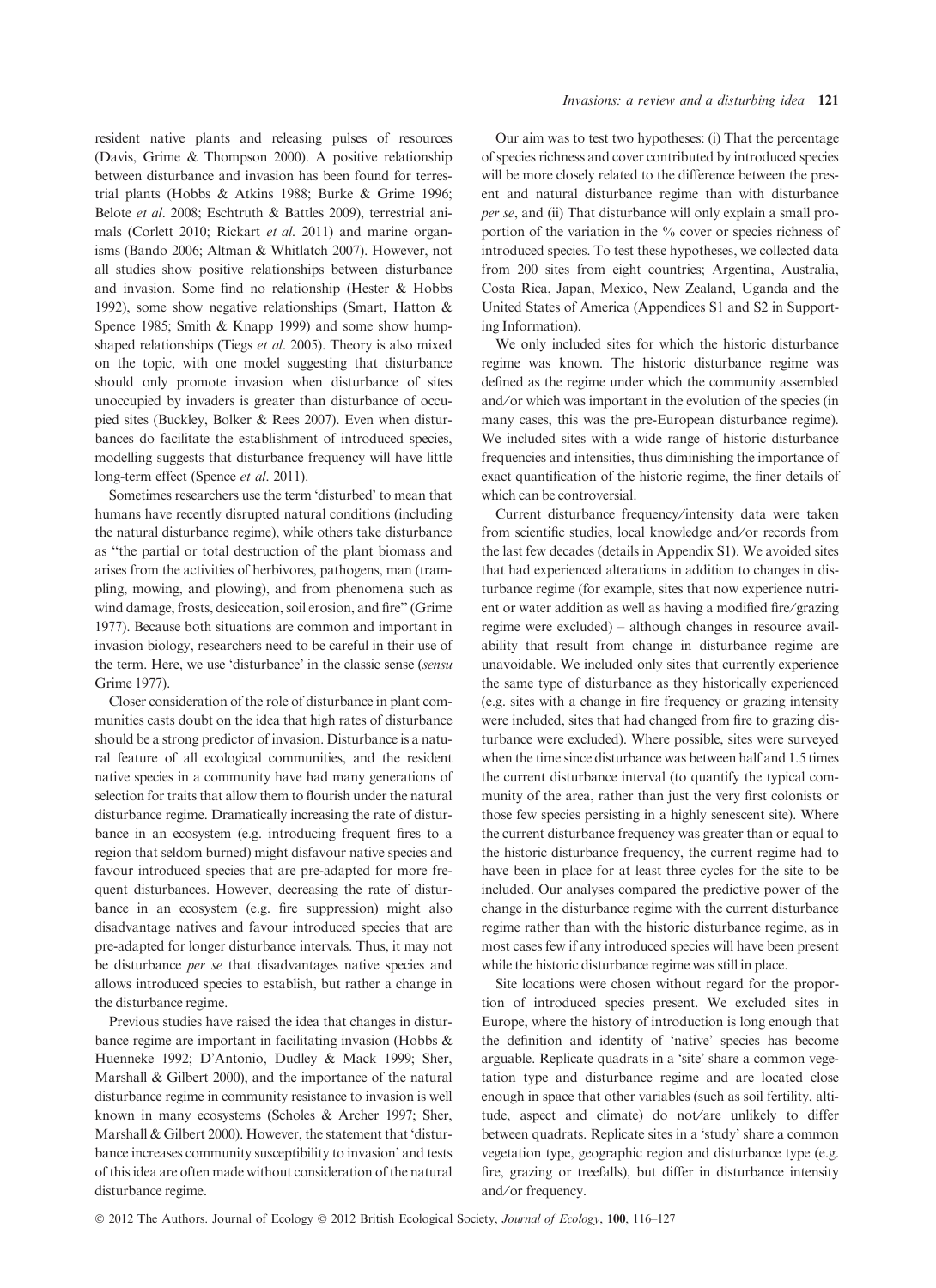The average number of quadrats sampled per site was 36.5 (a total of 7298 quadrats), with a minimum sample size of 5 quadrats (Appendix S1). An exception was made for five sites in Uganda, where data were from one c. 2 Ha quadrat per site. Quadrat size ranged from 0.5 to 21 200 m<sup>2</sup>, with an average of  $560 \text{ m}^2$  (Appendix S1). In each quadrat, we recorded the number of native and introduced species (to calculate the % of species richness at each site contributed by introduced species), and the % of projected cover contributed by introduced species. The quadrats are subsamples in our analyses; the replicates are the 200 study sites.

Disturbance data were divided into those that showed changes in the frequency of disturbances (including frequency of fires, floods and tree falls), and those that showed changes in intensity of grazing. All frequency data were converted to units of disturbances per year. All grazing data were standardized to units of dry (non-reproductive) sheep equivalents (DSE; McLaren 1997) to enable direct comparisons between sites with different grazers.

We calculated change in disturbance regime as the absolute difference between  $log_{10}$  current disturbance and  $log_{10}$  historic disturbance. The log transformation makes this a proportional metric. That is, a change from a 1 to 2 year interval between disturbances appropriately receives the same score as a change from a 10 to 20 year interval between disturbances, and a higher score than a change from a 10 to 11 year interval. We recorded whether each change was an increase or a decrease in disturbance frequency or intensity.

We ran two levels of analyses: global and local. The local analyses provide a controlled test of the hypotheses where factors such as vegetation type, substrate, climate and biological history are held constant, while the global analysis enables us to determine whether our results have general applicability. Local analyses were run on all contributed datasets that contained at least 10 sites from the same study.

A single global analysis was undertaken across all studies using a generalized linear mixed model. As a test statistic, we used the decrease in deviance when using change in disturbance regime as the fixed effect in the model instead of current disturbance rate. A normal random intercept was included in the model for study, to account for variation in response due to study that was not explained by disturbance. When modelling the % of species richness contributed by introduced species, the response was treated as binomial and analysed using logistic regression, with an additional normal random intercept for each observation to account for overdispersion



Fig. 1. Relationships between % of species richness contributed by introduced species and (a) change in disturbance frequency and (b) disturbance frequency; and between % of projected cover contributed by introduced species and (c) change in disturbance frequency and (d) disturbance frequency. Disturbance frequency is the number of disturbances per year. Change in disturbance frequency is the proportional change between current and historic disturbance frequency, calculated as the absolute value of  $(log_{10}$  current disturbance frequency –  $log_{10}$  historic disturbance frequency). A change of 0.3 corresponds to a doubling or halving in disturbance frequency, and a change of 1 corresponds to a 10-fold increase or decrease in disturbance frequency. Each site is represented by a single point, coded for study; white up triangle = Japan forest (treefall); grey up triangle = Japan savanna (treefall); black triangle = Sydney sclerophyll woodland (fire); black circle = Uganda rainforest (treefall); grey circle = USA oak savanna ⁄ woodland (fire); white circle = Mexico forest (fire); black star = Mexico grassland (mowing); grey star = Mexico grassland (flood); white star = Mexico wetland (salt water inundation); black square = Costa Rica rainforest (treefall); plus sign = Costa Rica cloud forest (treefall); grey square = Mexico riparian (river drying); white square = Costa Rica rainforest (flood); down triangle black = Australia savanna (fire); down triangle grey = New Zealand riparian (flood).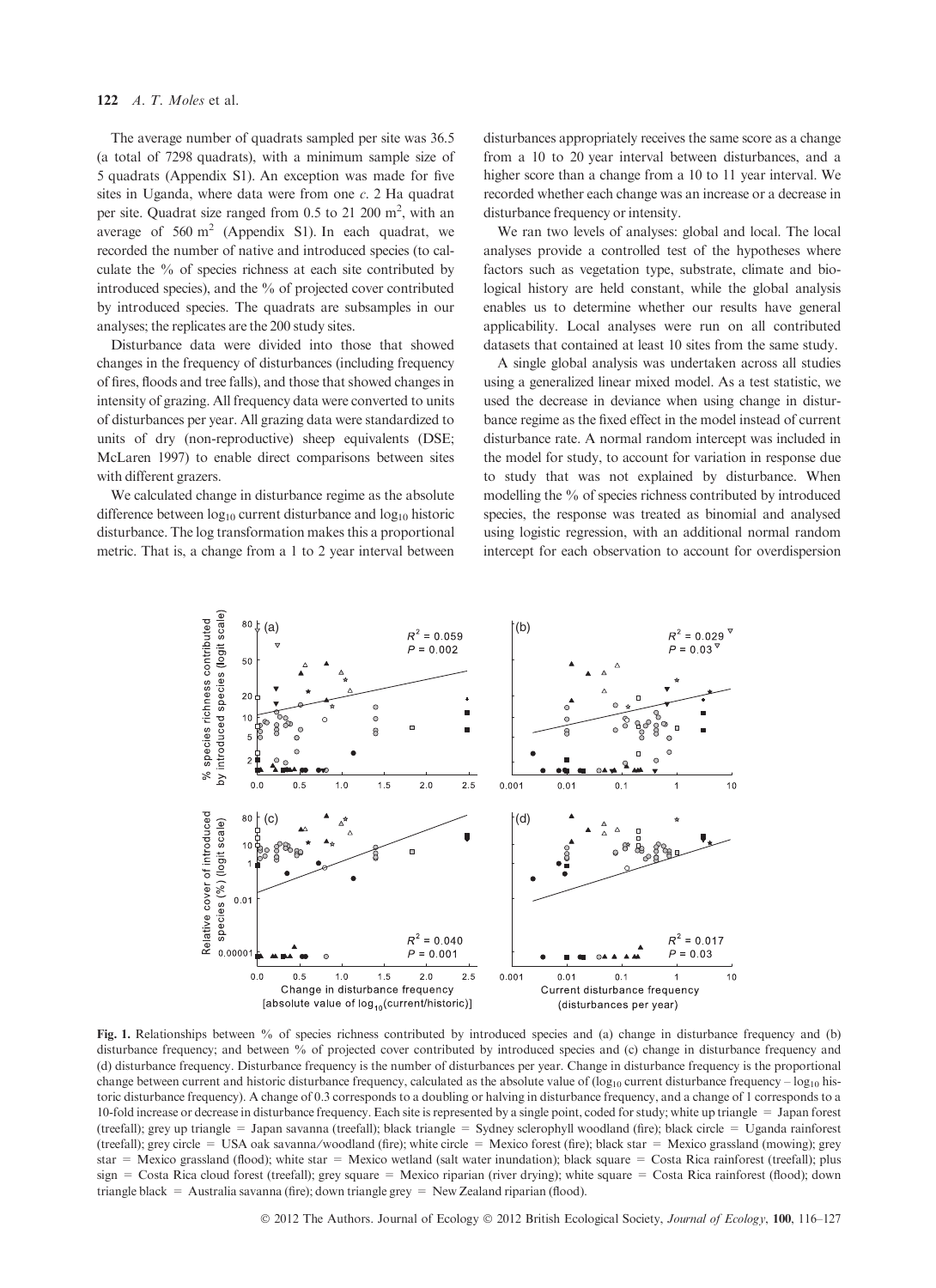relative to the binomial (Warton & Hui 2011). When modelling relative cover of introduced species, a linear mixed model was fitted to logit-transformed cover  $[\ln(p/(1 - p))]$ . To handle sites with zero % cover for introduced species, for which the logit transform is undefined, a small positive constant (equal to the smallest non-zero observation) was added to the numerator and denominator in logit transformation (Warton & Hui 2011). The same procedure was applied to allow us to graph the results (Figs 1 and 2).

Testing whether change in disturbance better explains the richness and⁄ or cover of introduced species than does current disturbance involves two non-nested hypotheses. This means that classical approaches to hypothesis testing cannot be used, so we used a simulation approach (Lewis, Butler & Gilbert 2011). The significance of our log-likelihood ratio (LR) test statistic was evaluated by parametric simulation (Davison & Hinkley 1997), recalculating the test statistic using each of 1000 datasets simulated under the null hypothesis that there was a linear effect of current disturbance. We used  $R^2$  as a summary of goodness-of-fit of different models, where  $R^2$  was calculated as the proportion of deviance in a mixed model with an intercept term only that is explained by adding a linear disturbance term.

Change in disturbance frequency was a significantly better predictor (LR statistic = 5.53;  $P = 0.003$ ) of the % of species richness that was contributed by introduced species (Fig. 1a;

 $R^2 = 0.059$ ;  $P = 0.002$ ) than was the current disturbance frequency (Fig. 1b;  $R^2 = 0.029$ ;  $P = 0.03$ ). Similarly, change in grazing intensity was a significantly better predictor (LR = 5.04;  $P = 0.02$ ) of the % of species richness that was contributed by introduced species (Fig. 2a;  $R^2 = 0.036$ ;  $P =$ 0.01) than was the current grazing intensity (Fig. 2b;  $R^2 = 0.015$ ;  $P = 0.11$ ). The % of cover contributed by introduced species was significantly (LR = 7.82;  $P < 0.001$ ) better predicted by change in disturbance frequency (Fig. 1c;  $R^2$  = 0.038;  $P = 0.001$ ) than by current disturbance frequency (Fig. 1d;  $R^2 = 0.018$ ;  $P = 0.029$ ). Change in grazing intensity explained 0.9% of the variation in the % of cover contributed by introduced species (Fig. 2c;  $P = 0.09$ ), while current grazing intensity explained 0.46% (Fig. 2d;  $P = 0.10$ ). This difference was not statistically significant (LR = 1.92;  $P = 0.16$ ). Overall, the % of species richness and cover contributed by introduced species is better explained by change in disturbance than by disturbance per se. Change in disturbance regime explained around twice as much variation as did current disturbance regime in all four cases. However, the predictive power of both disturbance and change in disturbance was low, with no  $R^2$ s above 7%.

To check how sensitive our results were to choice of method of measuring relative change in disturbance, we also consider using a quadratic model for relative change in disturbance, i.e. using as the linear predictor [log(current/historic)]<sup>2</sup>. Results



Fig. 2. Relationships between % of species richness contributed by introduced species and (a) change in grazing intensity and (b) grazing intensity; and between % of projected cover contributed by introduced species and (c) change in grazing intensity and (d) grazing intensity. Grazing intensity is measured in units of dry sheep equivalents, to allow comparisons between sites with different grazer communities. Each site is represented by a single point, coded for study; up triangle black = Patagonia grassland; down triangle white = Patagonia shrubland; down triangle grey = Japan savanna; white circle = Australia Eucalypt woodland; black square = Australia chenopod shrubland; white diamond = Mexico grassland; black diamond = Australia Acacia woodland; black star = Mexico thornscrub; grey circle = Mexico dry forest/ shrubland/grassland; black circle = Argentina grassland; grey diamond = Argentina forest.

 $\odot$  2012 The Authors. Journal of Ecology  $\odot$  2012 British Ecological Society, *Journal of Ecology*, 100, 116–127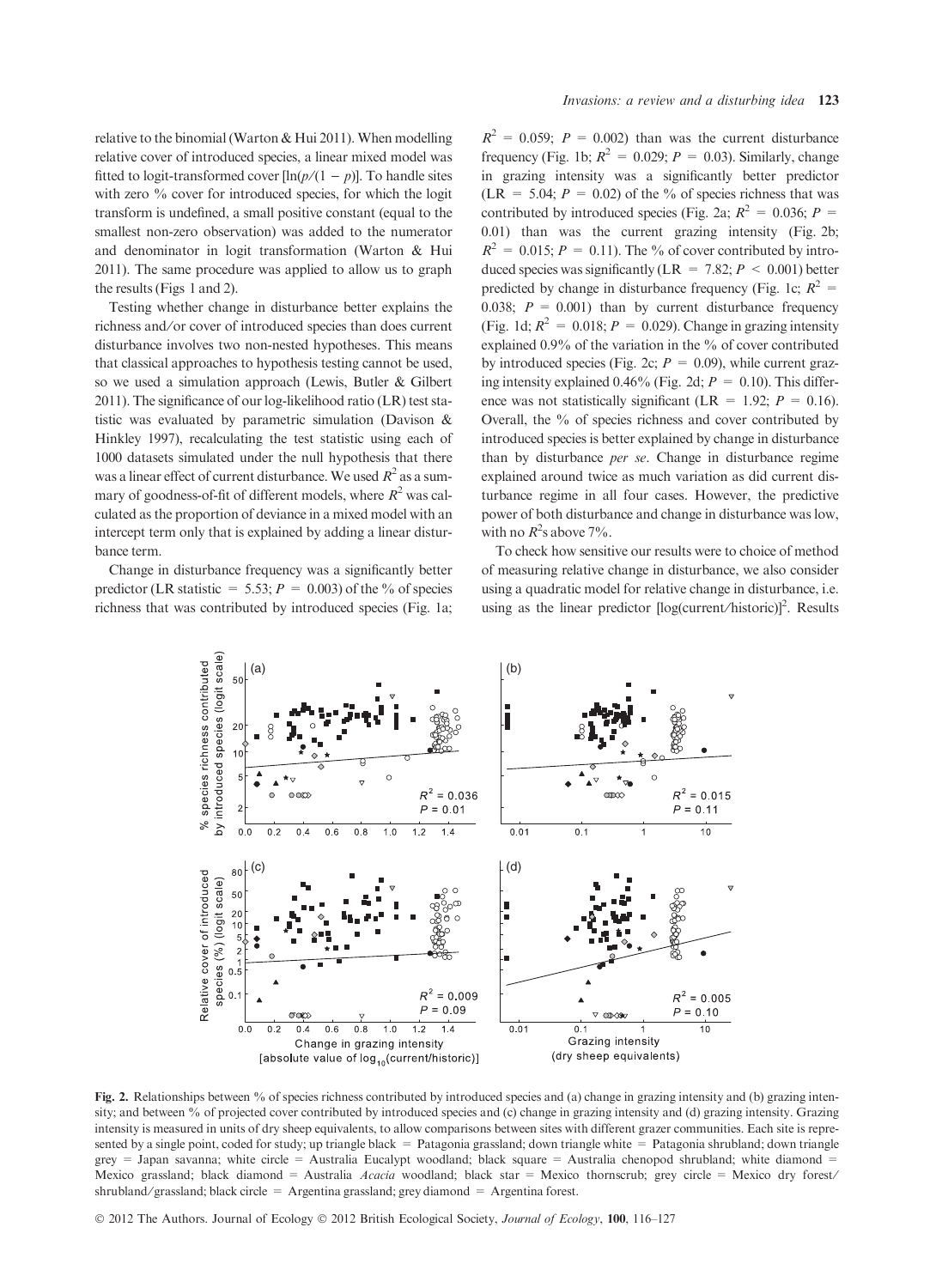were very similar to those presented earlier ( $R^2$ s within 0.006), and P-values yielded the same significance, except that the change in grazing intensity became a significantly  $(LR = 3.21)$ ;  $P = 0.05$ ) better predictor of the % cover contributed by introduced species than was current grazing intensity.

We also considered an alternative measure of grazing intensity; the number of dry sheep equivalents per unit net primary productivity (NPP), to account for the fact that a given stocking density will have different impacts on ecosystems with different levels of productivity. NPP data were taken from Imhoff et al. (2004). This correction affects the current grazing intensity calculations, but not those for change in grazing intensity (a doubling in grazing intensity remains a doubling, regardless of the NPP). Including NPP improved the  $R^2$  for the relationship between current grazing intensity and the % of species richness contributed by introduced species from 0.015 to 0.025. This is still a lower  $R^2$  than found with change in disturbance intensity (0.036), but the difference between models for current grazing and change in grazing dropped to marginal significance (LR = 2.58;  $P = 0.068$ ). Including NPP improved the  $R^2$  for the relationship between current grazing intensity and the % cover contributed by introduced species from 0.0046 to 0.038, with the NPP-corrected  $R^2$ exceeding the  $R^2$  for change in disturbance regime (0.009). However, as in the uncorrected analysis, the difference between models remains non-significant (LR =  $-12.34$ ;  $P = 0.46$ ). Thus, while including NPP in the models for current disturbance regime did improve the fits, it did not alter our overall conclusions.

Finally, we ran local analyses for the four studies (Sydney sclerophyll woodland, Australia; Cedar Creek oak woodland⁄savanna, USA; New South Wales eucalypt woodland, Australia; New South Wales chenopod shrubland, Australia) that included at least ten sites. These analyses repeated the method from the global analyses, except there was no longer a need for a random effect for study in the model. Change in disturbance regime was a significantly ( $P = 0.01$ ) or marginally significantly ( $P = 0.06$ ) better predictor of the % of species richness contributed by introduced species in three of four regions, and a significantly better predictor of the % cover contributed by introduced species in one of four regions (Table 1). In three of the eight local analyses, the slope of the relationship between the % cover or richness of introduced species and current disturbance regime was negative rather than positive as predicted by the theory that disturbance facilitates introduced species by increasing recruitment opportunities. That is, increasing disturbance was associated with fewer introduced species, not more. In these cases, even if the statistical fit for change in disturbance regime is not significantly better, the prediction from the theory that change in disturbance regime facilitates introduced species fits the data better than does the prediction from the classic idea that increasing disturbance facilitates introduced species. Thus, six of eight local analyses provide support for the idea that it is change in disturbance rather than disturbance per se that facilitates introduced species.

Our finding that the richness and cover of introduced species at a site are better predicted by changes in the disturbance regime than by disturbance per se is in line with the recent trend towards a more holistic approach to predicting the traits of introduced species. That is, simple measures of current ecosystem properties yield only weak and/or idiosyncratic patterns,

Table 1. Results of local analyses on studies with at least 10 sites. Parameter estimates are for logit transformed y variables. Positive LR indicate that the change in disturbance is a better predictor of the y variable than is current disturbance regime. In the x variable column, change refers to changes in disturbance frequency (the absolute value of  $log_{10}$ (current disturbance/historic disturbance)), while current refers to  $log_{10}$ (current disturbance)

| Study region/system                                       | No of sites | $\nu$ variable                          | $x$ variable | Slope    | $R^2$ | LR                 | $\boldsymbol{P}$ |
|-----------------------------------------------------------|-------------|-----------------------------------------|--------------|----------|-------|--------------------|------------------|
| Sydney woodland, Australia                                | 10          | % introduced species                    | Change       | 8.77     | 0.34  | 0.41               | $0.06*$          |
|                                                           |             |                                         | Current      | $-4.60$  | 0.32  |                    |                  |
|                                                           |             | Relative cover of introduced            | Change       | 25.19    | 0.68  | $-53.6$            | $1.00*$          |
|                                                           |             | species                                 | Current      | $-15.39$ | 0.76  |                    |                  |
| Cedar Creek oak savanna/<br>woodland, USA                 | 26          | % introduced species                    | Change       | 0.21     | 0.02  | $-0.32$            | $0.63*$          |
|                                                           |             |                                         | Current      | $-0.19$  | 0.03  |                    |                  |
|                                                           |             | Relative cover of introduced<br>species | Change       | $-1.20$  | 0.04  | $-2.11$            | 0.94             |
|                                                           |             |                                         | Current      | 0.97     | 0.05  |                    |                  |
| New South Wales, <i>Eucalyptus</i><br>woodland, Australia | 58          | $\%$ introduced species                 | Change       | 0.21     | 0.012 | 0.45               | 0.06             |
|                                                           |             |                                         | Current      | 0.13     | 0.007 |                    |                  |
|                                                           |             | Relative cover of introduced<br>species | Change       | 8.25     | 0.09  | $2 \times 10^{-8}$ | 0.05             |
|                                                           |             |                                         | Current      | 8.25     | 0.09  |                    |                  |
| New South Wales, chenopod<br>shrubland, Australia         | 54          | % introduced species                    | Change       | 0.38     | 0.08  | 4.94               | 0.01             |
|                                                           |             |                                         | Current      | 0.09     | 0.02  |                    |                  |
|                                                           |             | Relative cover of introduced            | Change       | 0.99     | 0.04  | 0.87               | 0.46             |
|                                                           |             | species                                 | Current      | 0.46     | 0.03  |                    |                  |

LR, likelihood ratio.

P-values marked with asterisks denote cases where the fit for current disturbance regime is a negative relationship, rather than the positive relationship predicted.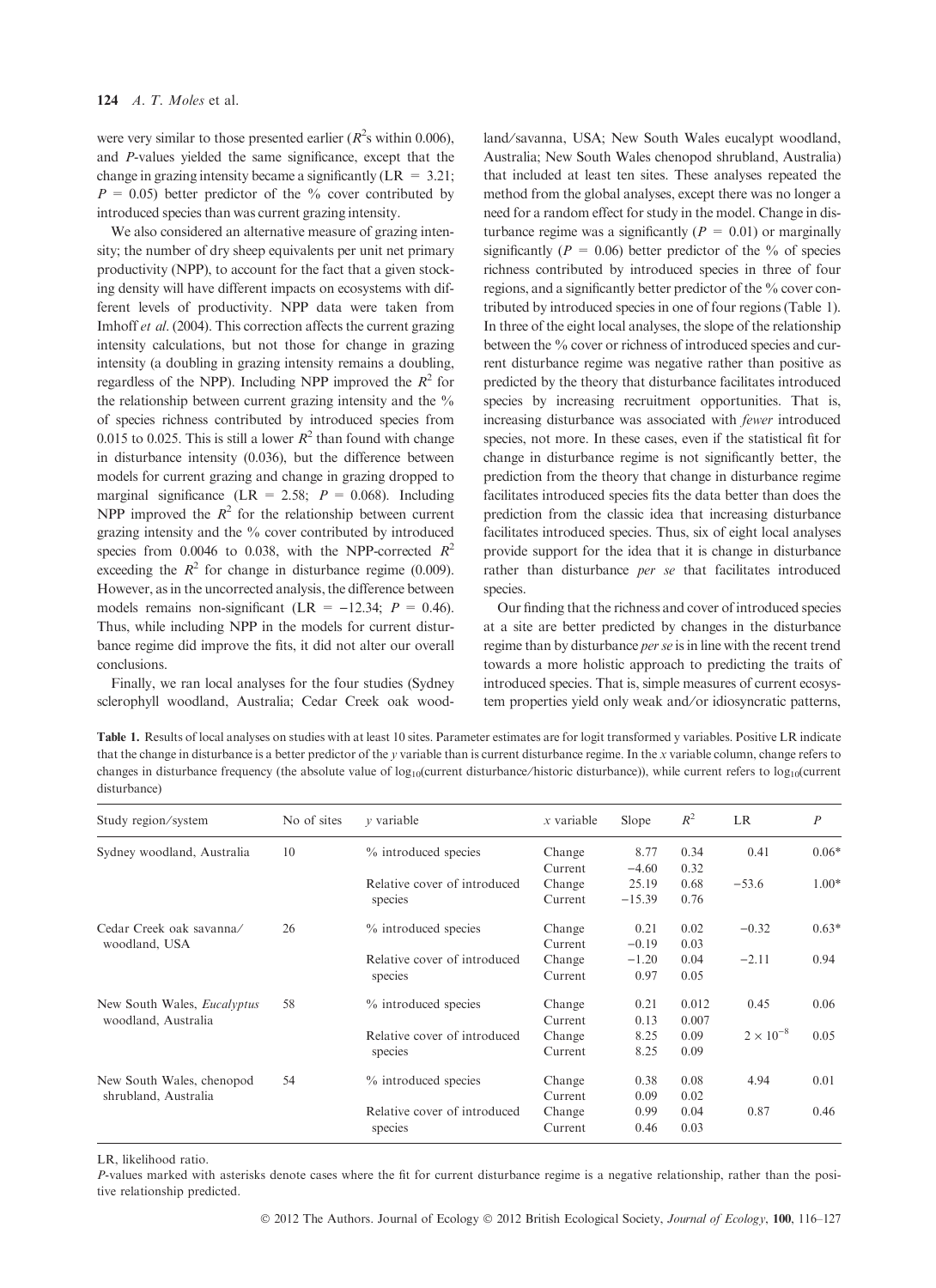while measures that incorporate information about factors that have shaped both ecosystem development and the evolutionary trajectory of the resident species provide a more robust understanding. Our results also support the idea that capturing information about the differences between the conditions under which native species evolved/assembled, and current conditions are likely to be particularly informative (Moles, Gruber & Bonser 2008).

On one hand, our finding that disturbance has low power to explain global patterns in the species richness and cover of introduced species is unsurprising. Many factors are thought to affect an ecosystem's susceptibility to invasion (including disturbance, species composition, species richness, resource availability and propagule pressure, Hooper et al. 2005; Eschtruth & Battles 2009), and the sites included in our analyses span a wide range of disturbance types, geographical locations and vegetation types. On the other hand, our results show that, although disturbance has some explanatory power and can have clear effects in carefully controlled experiments, it is not likely to be the primary determinant of a site's invasibility. Nonetheless, as many of the determinants of a site's invasibility are likely factors external to the site (e.g. propagule availability or management and use of the land surrounding the site), disturbance likely explains a larger, and perhaps much larger, fraction of the intrinsic invasibility of a site than a statistical test that includes all sources of variation (intrinsic and extrinsic signals as well as noise) might suggest. Quantifying the relative importance of different explanatory variables, and partitioning them in to internal and external drivers, is an important direction for future research.

## Overall conclusions

The field of invasion biology shares a few characteristics with the species it seeks to understand. The number of both papers and introduced plants in the field has been increasing exponentially through time, and the impact of both the plants and the research on them can be (but is not always) very high. Invasions are complex processes, and simple approaches that focus on one factor at a time (such as the traits of invaders or recipient communities) have had limited success. We believe that the best way to further our understanding of invasions will be to adopt more holistic approaches that incorporate several different types of information simultaneously, especially information about the ways conditions have changed. This will not be simple to achieve, but we have an army of enthusiastic ecologists who want to understand invasions, so it seems likely that we will make substantial progress relatively quickly. Finally, invasion biologists (like other ecologists; Cooper 1926) need to take a good hard look at the fundamental tenets of the discipline and ensure that our understanding is built on hard evidence rather than assumptions, or on theories that have equivocal empirical support. Invasion biology is a big field, but there are still plenty of opportunities for new, exciting and urgently needed science.

#### Acknowledgements

Thanks to Romina Lasagno (INTA), Wade Tozer & Ian Wright for help in the field. Thanks to Eduardo Estrada, Arturo Mora, Eduardo Alanís, Guadalupe Martínez-Ávalos, Chris Woolmore and the Department of Conservation (Project River Recovery) New Zealand, and the Uganda Forest Department for providing data and ⁄ or access to plots, and to Owen Price for fire frequency maps for Sydney. Thanks to David Gibson and three anonymous reviewers for comments on the manuscript. D.S.'s data were collected while he was employed at the Department of Plant Sciences, Oxford (UK). P.B.R. and J.C.-B. thank the National Science Foundation Long-Term Ecological Research programme for funding (DEB-0080382), AH thanks the Estonian Science Foundation (grant no 7610) and the European Regional Development Fund (Centre of Excellence FIBIR) for support, D.S. thanks the British Government's Department for International Development Forestry Research Programme for funding (R4737), M.M.M. thanks the Teresa Heinz Scholars for Environmental Research for funding, and A.T.M. thanks the Australian Research Council for funding (DP0984222).

#### References

- Altman, S. & Whitlatch, R.B. (2007) Effects of small-scale disturbance on invasion success in marine communities. Journal of Experimental Marine Biology and Ecology, 342, 15–29.
- Baker, H.G. (1965) Characteristics and modes of origin of weeds. The Genetics of Colonizing Species (eds H.G. Baker & G.L. Stebbins), pp. 147–168. Academic Press, New York.
- Baker, H.G. (1974) The evolution of weeds. Annual Review of Ecology and Systematics, 5, 1–24.
- Bando, K.J. (2006) The roles of competition and disturbance in a marine invasion. Biological Invasions, 8, 755–763.
- Barrett, S.C.H., Colautti, R.I. & Eckert, C.G. (2008) Plant reproductive systems and evolution during biological invasion. Molecular Ecology, 17, 373–383.
- Belote, R.T., Jones, R.H., Hood, S.M. & Wender, B.W. (2008) Diversity-invasibility across an experimental disturbance gradient in Appalachian forests. Ecology, 89, 183–192.
- Blossey, B. & Nötzold, R. (1995) Evolution of increased competitive ability in invasive nonindigenous plants: a hypothesis. Journal of Ecology, 83, 887–889.
- Bossdorf, O., Richards, C.L. & Pigliucci, M. (2008) Epigenetics for ecologists. Ecology Letters, 11, 106–115.
- Bossdorf, O., Auge, H., Lafuma, L., Rogers, W.E., Siemann, E. & Prati, D. (2005) Phenotypic and genetic differentiation between native and introduced plant populations. Oecologia, 144, 1–11.
- Bradley, B.A., Blumenthal, D.M., Wilcove, D.S. & Ziska, L.H. (2010) Predicting plant invasions in an era of global change. Trends in Ecology & Evolution, 25, 310–318.
- Brooks, M.L., D'Antonio, C.M., Richardson, D.M., Grace, J.B., Keeley, J.E., DiTomaso, J.M., Hobbs, R.J., Pellant, M. & Pyke, D. (2004) Effects of invasive alien plants on fire regimes. BioScience, 54, 677–688.
- Buckley, Y.M., Bolker, B.M. & Rees, M. (2007) Disturbance, invasion and reinvasion: managing the weed-shaped hole in disturbed ecosystems. Ecology Letters, 10, 809–817.
- Burke, M.J.W. & Grime, J.P. (1996) An experimental study of plant community invasibility. Ecology, 77, 776–790.
- Buswell, J.M., Moles, A.T. & Hartley, S. (2011) Rapid evolution is common in introduced plant species. Journal of Ecology, 99, 214–224.
- Cheptou, P.-O., Carrue, O., Rouifed, S. & Cantarel, A. (2008) Rapid evolution of seed dispersal in an urban environment in the weed Crepis sancta. Proceedings of the National Adademy of Sciences of the United States of America, 105, 3796–3799.
- Cheverud, J.M., Vaughn, T.T., Pletscher, L.S., King-Ellison, K., Bailiff, J., Adams, E., Erickson, C. & Bonislawski, A. (1999) Epistasis and the evolution of additive genetic variance in populations that pass through a bottleneck. Evolution, 53, 1009–1018.
- Cody, M.L. & Overton, J.M. (1996) Short-term evolution of reduced dispersal in island plant populations. Journal of Ecology, 84, 53–61.
- Cooper, W.S. (1926) The fundamentals of vegetational change. Ecology, 7, 391–413.
- Corlett, R.T. (2010) Invasive aliens on tropical East Asian islands. Biodiversity and Conservation, 19, 411–423.
- Cowan, P.E. (1992) The eradication of introduced Australian brushtail possums, Trichosurus vulpecula, from Kapiti Island, a New Zealand nature reserve. Biological Conservation, 61, 217–226.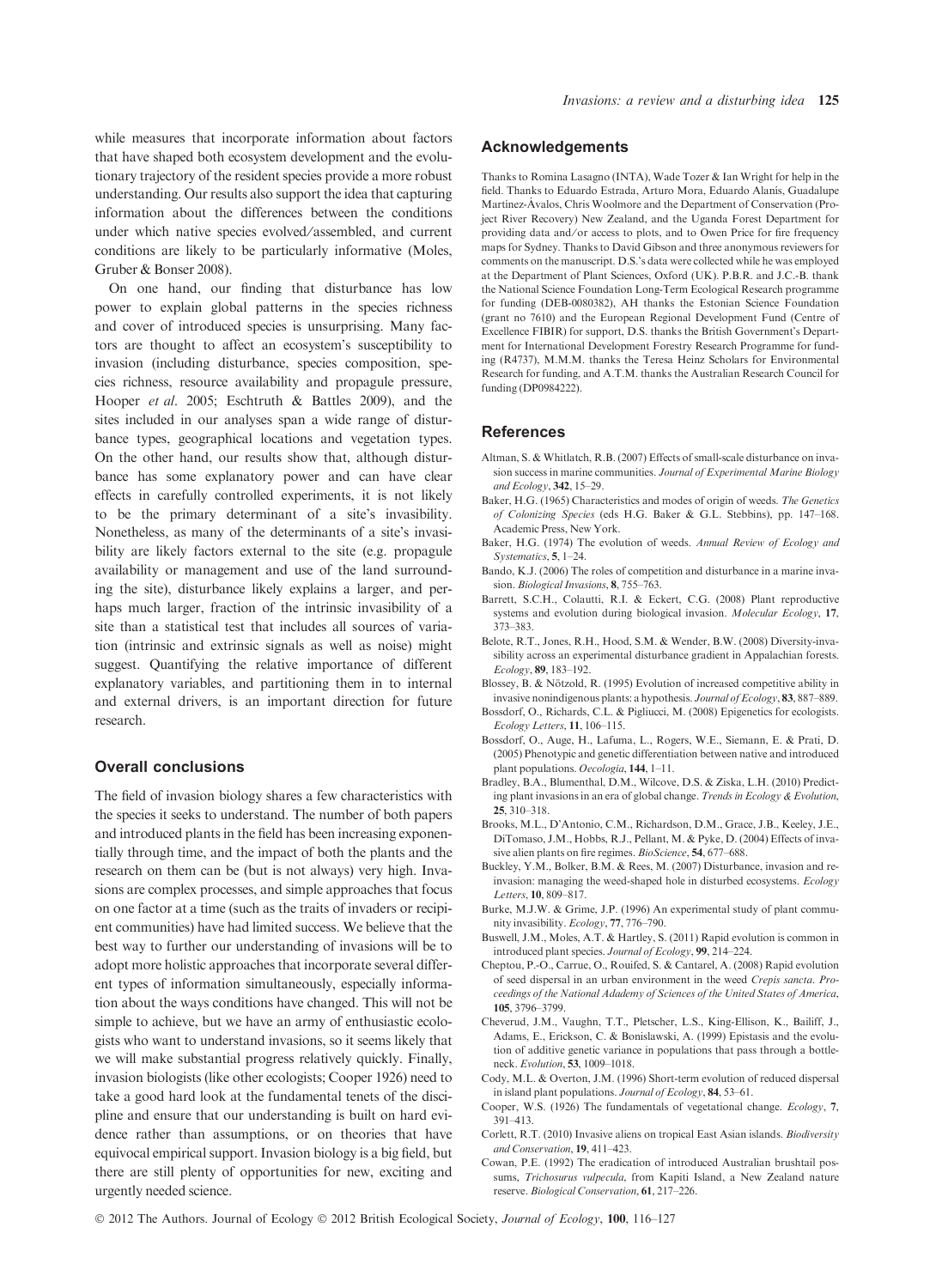- CRC Weed Management (2003) Weeds of National Significance. Weed Management Guide – Lantana (Lantana camara). CRC for Australian Weed Management, and Commonwealth Department of Environment and Heritage, Canberra.
- Daehler, C.C. (2001) Darwin's naturalization hypothesis revisited. The American Naturalist, 158, 324–330.
- Daehler, C.C. (2003) Performance comparisons of co-occurring native and alien invasive plants: implications for conservation and restoration. Annual Review of Ecology and Systematics, 34, 183–211.
- D'Antonio, C.M., Dudley, T.L. & Mack, M. (1999) Disturbance and biological invasions: direct effects and feedbacks. Ecosystems of Disturbed Ground (ed. L.R. Walker), pp. 413–452. Elsevier, New York, USA.
- Davidson, A.M., Jennions, M. & Nicotra, A.B. (2011) Do invasive species show higher phenotypic plasticity than native species and, if so, is it adaptive? A meta-analysis. Ecology Letters, 14, 419–431.
- Davies, K.F., Chesson, P., Harrison, S., Inouye, B.D., Melbourne, B.A. & Rice, K.J. (2005) Spatial heterogeneity explains the scale dependence of the native-exotic diversity relationship. Ecology, 86, 1602–1610.
- Davis, M.A. (2003) Biotic globalization: does competition from introduced species threaten biodiversity? BioScience, 53, 481–489.
- Davis, M.A., Grime, J.P. & Thompson, K. (2000) Fluctuating resources in plant communities: a general theory of invasibility. Journal of Ecology, 88, 528–534.
- Davis, M.A., Pergl, J., Truscott, A.M., Kollmann, J., Bakker, J.P., Domenech, R. et al. (2005) Vegetation change: a reunifying concept in plant ecology. Perspectives in Plant Ecology Evolution and Systematics, 7, 69–76.
- Davis, M., Chew, M.K., Hobbs, R.J., Lugo, A.E., Ewel, J.J., Vermeij, G.J. et al. (2011) Don't judge species on their origins. Nature, 474, 153–154.
- Davison, A.C. & Hinkley, D.V. (1997) Bootstrap Methods and Their Application. Cambridge University Press, Cambridge, UK.
- Diez, J.M., Williams, P.A., Randall, R.P., Sullivan, J.J., Hulme, P.E. & Duncan, R.P. (2009) Learning from failures: testing broad taxonomic hypotheses about plant naturalization. Ecology Letters, 12, 1174–1183.
- Dlugosch, K.M. & Parker, I.M. (2008) Founding events in species invasions: genetic variation, adaptive evolution, and the role of multiple introductions. Molecular Ecology, 17, 431–449.
- Ehrenfeld, J.G. (2010) Ecosystem consequences of biological invasions. Annual Review of Ecology, Evolution, and Systematics, 41, 59–80.
- Ellstrand, N.C. & Schierenbeck, K.A. (2000) Hybridization as a stimulus for the evolution of invasiveness in plants? Proceedings of the National Academy of Sciences of the United States of America, 97, 7043–7050.
- Elton, C. (1958) The Ecology of Invasions by Animals and Plants. Methuen, London, UK.
- Eschtruth, A.K. & Battles, J.J. (2009) Assessing the relative importance of disturbance, herbivory, diversity, and propagule pressure in exotic plant invasion. Ecological Monographs, 79, 265–280.
- Firn, J., Moore, J.L., MacDougall, A.S., Borer, E.T., Seabloom, E.W., HilleRisLambers, J. et al. (2011) Abundance of introduced species at home predicts abundance away in herbaceous communities. Ecology Letters, 14, 274–281.
- Fridley, J.D., Stachowicz, J.J., Naeem, S., Sax, D.F., Seabloom, E.W., Smith, M.D., Stohlgren, T.J., Tilman, D. & Von Holle, B. (2007) The invasion paradox: reconciling pattern and process in species invasions. Ecology, 88, 3–17.
- Grime, J.P. (1977) Evidence for existence of three primary strategies in plants and its relevance to ecological and evolutionary theory. The American Naturalist, 111, 1169–1194.
- Gurevitch, J. & Padilla, D.K. (2004) Are invasive species a major cause of extinctions? Trends in Ecology & Evolution, 19, 470-474.
- Gurevitch, J., Fox, G.A., Wardle, G.M., Inderjit & Taub, D. (2011) Emergent insights from the synthesis of conceptual frameworks for biological invasions. Ecology Letters, 14, 407–418.
- Hawkes, C.V. (2007) Are invaders moving targets? The generality and persistence of advantages in size, reproduction, and enemy release in invasive plant species with time since introduction. The American Naturalist, 170, 832–843.
- Hegarty, M.J., Batstone, T., Barker, G.L., Edwards, K.J., Abbott, R.J. & S.J., H. (2011) Nonadditive changes to cytosine methylation as a consequence of hybridization and genome duplication in Senecio (Asteraceae). Molecular Ecology, 20, 105–113.
- Herben, T., Mandak, B., Bimova, K. & Munzbergova, Z. (2004) Invasibility and species richness of a community: a neutral model and a survey of published data. Ecology, 85, 3223–3233.
- Hester, A.J. & Hobbs, R.J. (1992) Influence of fire and soil nutrients on native and non-native annuals at remnant vegetation edges in the Western Australian wheatbelt. Journal of Vegetation Science, 3, 101-108.
- Hobbs, R.J. & Atkins, L. (1988) Effect of disturbance and nutrient addition on native and introduced annuals in plant communities in the Western Australian wheatbelt. Australian Journal of Ecology, 13, 171-179.
- Hobbs, R.J. & Huenneke, L.F. (1992) Disturbance, diversity, and invasion: implications for conservation. Conservation Biology, 6, 324–337.
- Hobbs, R.J., Arico, S., Aronson, J., Baron, J.S., Bridgewater, P., Cramer, V.A. et al. (2006) Novel ecosystems: theoretical and management aspects of the new ecological world order. Global Ecology and Biogeography, 15,  $1 - 7$
- Hooper, D.A. & Dukes, J.S. (2010) Functional composition controls invasion success in a California serpentine grassland. Journal of Ecology, 98, 764–777.
- Hooper, D.U., Chapin, F.S., Ewel, J.J., Hector, A., Inchausti, P., Lavorel, S. et al. (2005) Effects of biodiversity on ecosystem functioning: a consensus of current knowledge. Ecological Monographs, 75, 3–35.
- Howard, T.G., Gurevitch, J., Hyatt, L. & Carreiro, M. (2004) Forest invasibility in communities in southeastern New York. Biological Invasions, 6, 393– 410.
- Imhoff, M.L., Bounoua, L., Ricketts, T., Loucks, C., Harriss, R. & Lawrence, W.T. (2004) Global patterns in human consumption of net primary production. Nature, 429, 870–873.
- Keane, R.M. & Crawley, M.J. (2002) Exotic plant invasions and the enemy release hypothesis. Trends in Ecology & Evolution, 17, 164–170.
- van Kleunen, M., Weber, E. & Fischer, M. (2010) A meta-analysis of trait differences between invasive and non-invasive plant species. Ecology Letters, 13, 235–245.
- Lee, C.E. (2002) Evolutionary genetics of invasive species. Trends in Ecology & Evolution, 17, 386–391.
- Levine, J.M., Adler, P.B. & Yelenik, S.G. (2004) A meta-analysis of biotic resistance to exotic plant invasions. Ecology Letters, 7, 975–989.
- Levine, J.M. & D'Antonio, C.M. (1999) Elton revisited: a review of evidence linking diversity and invasibility. Oikos, 87, 15–26.
- Levine, J.M., Vila, M., D'Antonio, C.M., Dukes, J.S., Grigulis, K. & Lavorel, S. (2003) Mechanisms underlying the impacts of exotic plant invasions. Proceedings of the Royal Society of London Series B-Biological Sciences, 270, 775–781.
- Lewis, F., Butler, A. & Gilbert, L. (2011) A unified approach to model selection using the likelihood ratio test. Methods in Ecology and Evolution, 2, 155–162.
- Lockwood, J.L., Cassey, P. & Blackburn, T. (2005) The role of propagule pressure in explaining species invasions. Trends in Ecology & Evolution, 20, 223–228.
- Lockwood, J.L., Hoopes, M.F. & Marchetti, M.P. (2007) Invasion Ecology. Blackwell Publishing, Oxford, UK.
- Lodge, D.M. (1993) Biological invasions: lessons for ecology. Trends in Ecology & Evolution, 8, 133–137.
- Lonsdale, W.M. (1999) Global patterns of plant invasions and the concept of invasibility. Ecology, 80, 1522–1536.
- Mack, M.C. & D'Antonio, C.M. (1998) Impacts of biological invasions on disturbance regimes. Trends in Ecology & Evolution, 13, 195–198.
- Maron, J.L., Elmendorf, S.C. & Vila, M. (2007) Contrasting plant physiological adaptation to climate in the native and introduced range of Hypericum perforatum. Evolution, 61, 1912–1924.
- Marzluff, J.M., Shulenberger, E., Bradley, G., Alberti, M., Ryan, C., ZumBrunnen, C., Endlicher, W. & Simon, U. (2008) Urban Ecology: An International Perspective on the Interaction of Humans and Nature. Springer, New York, pp. 807.
- Mason, R., Cooke, J., Moles, A.T. & Leishman, M.R. (2008) Reproductive output of native and exotic plants: a global comparison. Global Ecology and Biogeography, 17, 633–640.
- McLaren, C. (1997) Dry Sheep Equivalents for Comparing Different Classes of Livestock. Department of Primary Industries, Melbourne, Vic., Australia.
- Meiners, S.J., Pickett, S.T.A. & Cadenasso, M.L. (2002) Exotic plant invasions over 40 years of old field succession: community patterns and associations. Ecography, 25, 215–223.
- Melbourne, B.A., Cornell, H.V., Davies, K.F., Dugaw, C.J., Elmendorf, S., Freestone, A.L. et al. (2007) Invasion in a heterogeneous world: resistance, coexistence or hostile takeover? Ecology Letters, 10, 77–94.
- Meyer, J.-Y. (1996) Status of Miconia calvescens (Melastomataceae), a dominant invasive tree in the Society Islands (French Polynesia). Pacific Science, 50, 66–76.
- Moles, A.T., Gruber, M.A.M. & Bonser, S.P. (2008) A new framework for predicting invasive plant species. Journal of Ecology, 96, 13-17.
- Morales, C.L. & Traveset, A. (2009) A meta-analysis of impacts of alien vs. native plants on pollinator visitation and reproductive success of co-flowering native plants. Ecology Letters, 12, 716–728.